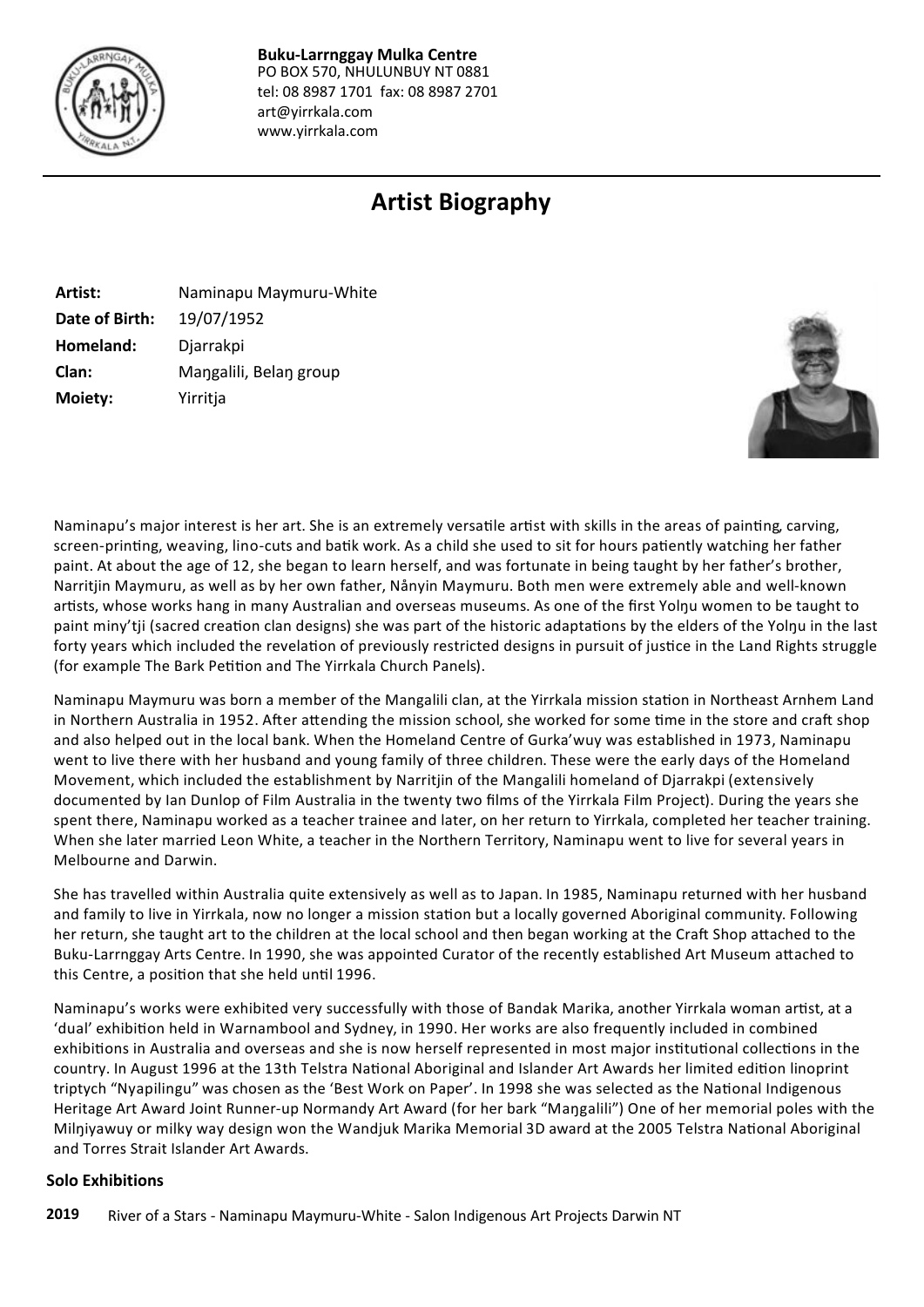#### **Group Exhibitions**

- Approximately Infinite Universe Naminapu Maymuru-White & Galuma Maymuru Cross Art Projects Sydney
- Tarnanthi 2019 Art Gallery of South Australia
- Balnnhdhurr A Lasting Impression Touring Exhibition Whitlam Institute Gallery UWS NSW
- Balnnhdhurr A Lasting Impression Touring Exhibition Cowra Regional Art Gallery,Cowra NSW
- Top End Ochre Everywhen Artspace, Mornington Peninsula VIC
- Balnnhdhurr A Lasting Impression Touring Exhibition Wollongong Art Gallery, Wollongong NSW
- Balnnhdhurr A Lasting Impression Touring Exhibition Warwick Art Gallery, Warwick QLD
- Balnhdhurr A Lasting Impression Touring Exhibition Caboolture Regional Art Gallery, Caboolture, QLD
- Balnhdhurr A Lasting Impression Touring Exhibition Griffith Regional Art Gallery, Griffith NSW
- Balnhdhurr A Lasting Impression Touring Exhibition Tasmanian Museum And Art Gallery, Hobart TAS
- Notions of Country Bark: Paintings & Ceremonial Poles Annandale Galleries
- Gapu-Moṉuk: Saltwater Journey to Sea Country National Australian Maritime Museum
- Earth Matters: Aboriginal artwork from the Kimberley and Arnhem Land FORM The Goods Shed, Perth WA
- Balnhdhurr A Lasting Impression Touring Exhibition Bayside Arts and Cultural Centre Gallery, Brighton Victoria.
- Balnnhdhurr A Lasting Impression Touring Exhibition Castlemaine State Festival, Castlemaine Market Building VIC
- Balnhdhurr A Lasting Impression Touring Exhibition University of Newcastle Gallery, Newcastle NSW
- Legends and Lore Artitja Fine Art, Perth WA
- Balnhdhurr A Lasting Impression Charles Darwin University Gallery, Darwin NT
- Aboriginal Signature Aboriginal Signature Gallery Brussels, Belgium
- Balnhdhurr: A Lasting Impression Tarnanthi 2015 Adelaide College of the Arts, Adelaide SA
- Mother to Daughter: On Art and Caring for Homelands The Cross Art Projects, Sydney NSW
- The Cross Art Projects foregrounds contemporary work and curatorial projects that reflect the multiple relationships between art and life, art and the public sphere, and explores the boundaries of th - The Cross Art Projects, Sydney NSW
- Lumggurma Brumby Ute Aspen, Colorado USA
- Buku-Larrnggay Mulka Yirrkala Print Space Exhibition Gapan Gallery, Garma Festival, Gulkula, Northeast Arnhem Land NT
- Yirrkala, After Berndt, 1947–2013 The Cross Art Projects, Sydney NSW
- Buku-Larrnggay Mulka Yirrkala Print Space Exhibition Gapan Gallery, Garma Festival, Gulkula, Northeast Arnhem Land NT
- Five Miyalk, Five Women Harvey Arts Projects, Sun Valley USA
- Barrku! Treasures from a Distant Land Harvey Art Projects, Sun Valley, Idaho USA
- Miyalk Women, Feminine Art from Yirrkala Framed Gallery, Darwin NT
- 17th Biennale of Sydney Larrakitj, the Kerry Stokes Collection Museum of Contemporary Art, Sydney NSW
- 'After Berndt Etchings from the Drawings Mossenson Gallery, Perth, WA
- Starry Starry Night Framed Gallery, Darwin NT
- Etched in the Sun, Prints made by Indigenous artists in collaboration with Basil Hall & Printers Drill Hall Gallery, Australian National University, Canberra ACT
- Buku-Larrnggay Mulka Bernt Etchings Gapan Gallery, Garma Festival, Gulkula, Northeast Arnhem Land NT
- Buku-Larrnggay Mulka Print Space After Bernt Etchings at Print Exhibition Gapan Gallery, Festival of Darwin NT
- Outside Inside Bark and Hollow Logs from Yirrkala Bett Gallery Hobart, TAS
- 'SAME ONLY DIFFERENT' Mogo raw Art and Blues, Mogo, NSW
- Buku-Larrnggay Mulka Japanese woodblock Galuku Gallery, Darwin Festival Print Exhibition, Botanical gardens, Darwin NT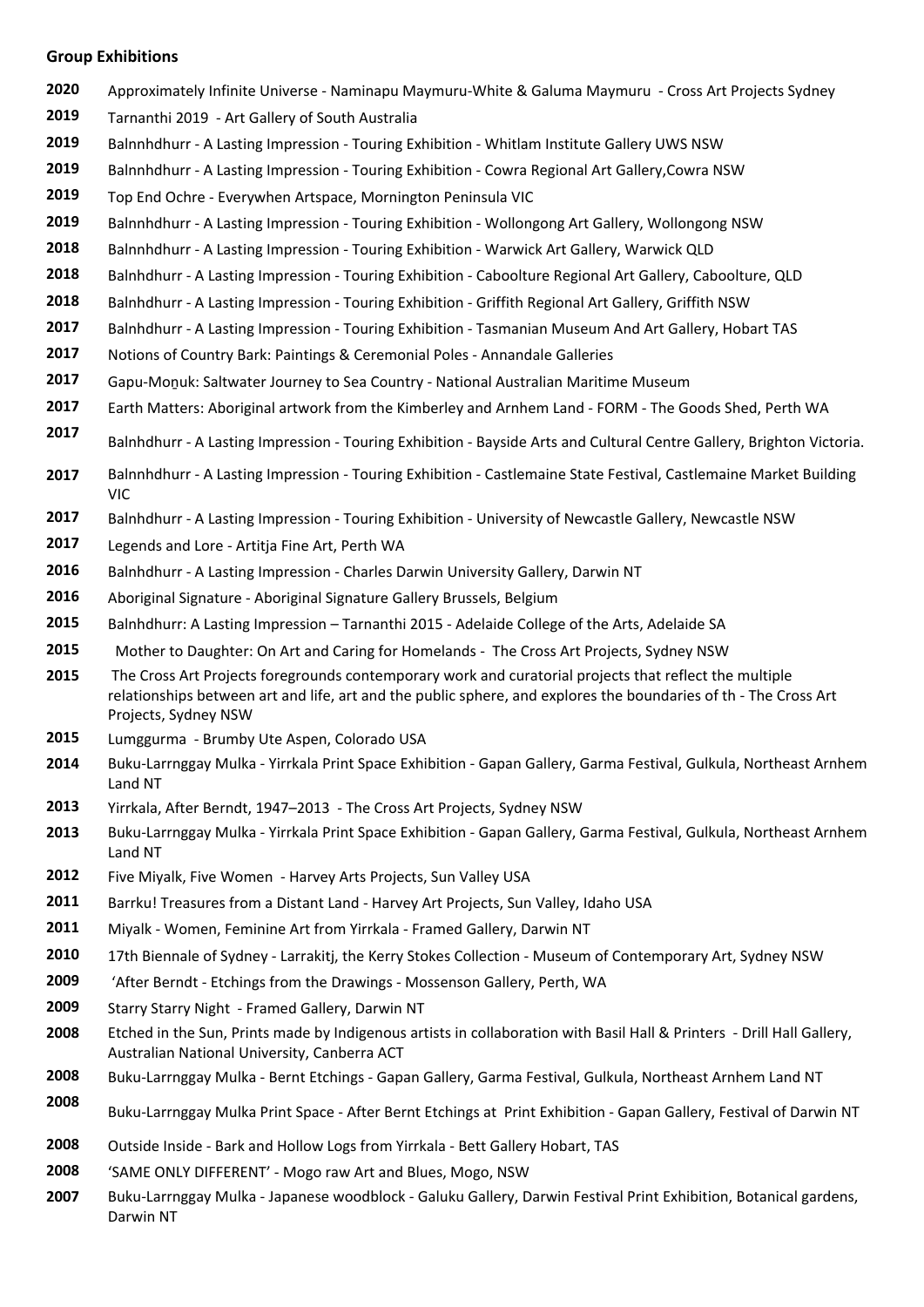- Mil?iyawuy Chapman Gallery, Canberra, ACT
- 'Walking together to aid Aboriginal Health' Shalom College, University of New South Wales, Sydney NSW
- Right Here, Right Now: recent Aboriginal and Torres Strait Islander acquisitions' National Gallery of Australia, Canberra ACT
- 'Bulayi- Small Gems' Suzanne O'Connell Gallery, Brisbane QLD
- Nami Bandigan Gallery, Sydney NSW
- 'Yåkumirri' Holmes a Court Gallery, Perth
- 22nd National Aboriginal & Torres Strait Islander Art Award Museum & Art Gallery of the Northern Territory (MAGNT), Darwin NT
- 'Yåkumirri' (purchased by Holmes a Court Collection) Raft Artspace, Darwin NT
- New Work Alison Kelly Gallery, Melbourne VIC
- Mil?iyawuy/Milky Way (first solo show) Framed Gallery, Darwin NT
- Brighton International Art Festival Brighton, UK
- Larrakitj Rebecca Hossack Gallery
- New from Old- Gawirrin, Ya?garriny, Dula, Wanyubi, Wukun Annandale Galleries, Sydney NSW
- 17th National Aboriginal & Torres Strait Islander Art Award Museum & Art Gallery of the Northern Territory (MAGNT), Darwin NT
- 'Saltwater Country Bark Paintings from Yirrkala' A National Tour John Curtin Gallery, Curtin University, Perth WA
- 'Saltwater Country Bark Paintings from Yirrkala' A National Tour Queensland University of Technology, Brisbane QLD
- 'Saltwater Country Bark Paintings from Yirrkala' A National Tour Araluen Art Centre, Alice Springs NT
- 'Saltwater Country Bark Paintings from Yirrkala' A National Tour Museum of Modern Art at Heide, Melbourne VIC
- 'Saltwater Country Bark Paintings from Yirrkala' A National Tour The National Maritime Museum, Sydney NSW
- 'Saltwater Country Bark Paintings from Yirrkala' A National Tour Drill Hall Gallery, Australian National University, Canberra ACT
- Buku-Larrnggay Printmakers Exhibition Northern Territory University, Darwin NT
- The Fourth National Indigenous Heritage Art Award (Joint runner-up Normany Heritage Art Prize) Old Parliament House, Canberra, ACT
- Native Title Museum of Contemporary Art, Sydney
- 13th National Aboriginal & Torres Strait Islander Art Award (Winner best work on paper) Museum & Art Gallery of the Northern Territory (MAGNT), Darwin NT
- 12th National Aboriginal & Torres Strait Islander Art Award Museum & Art Gallery of the Northern Territory (MAGNT), Darwin NT
- Miny'tji Buku-Larrnggay, Paintings from the East National Gallery of Victoria, Melbourne VIC
- The 11th National Aboriginal Art Awards Exhibition Museum and Art Gallery of the Northern Territory, Darwin NT
- Namiyal Bopirri, Naminapu White Australian Girls Own Gallery, Canberra, ACT
- New Tracks Old Land: An Exhibition of Contemporary Prints from Aboriginal Australia, touring USA and Australia -
- 7th National Aboriginal & Torres Strait Islander Art Award Museum & Art Gallery of the Northern Territory (MAGNT), Darwin NT
- Paintings and Sculptures from Yirrkala, North East Arnhem Land Lyttleton Gallery, Melbourne VIC
- 1st National Aboriginal & Torres Strait Islander Art Award Museum & Art Gallery of the Northern Territory (MAGNT), Darwin NT

#### **Mediums**

Print Making

Earth pigments on Stringybark

Earth pigments on Wood